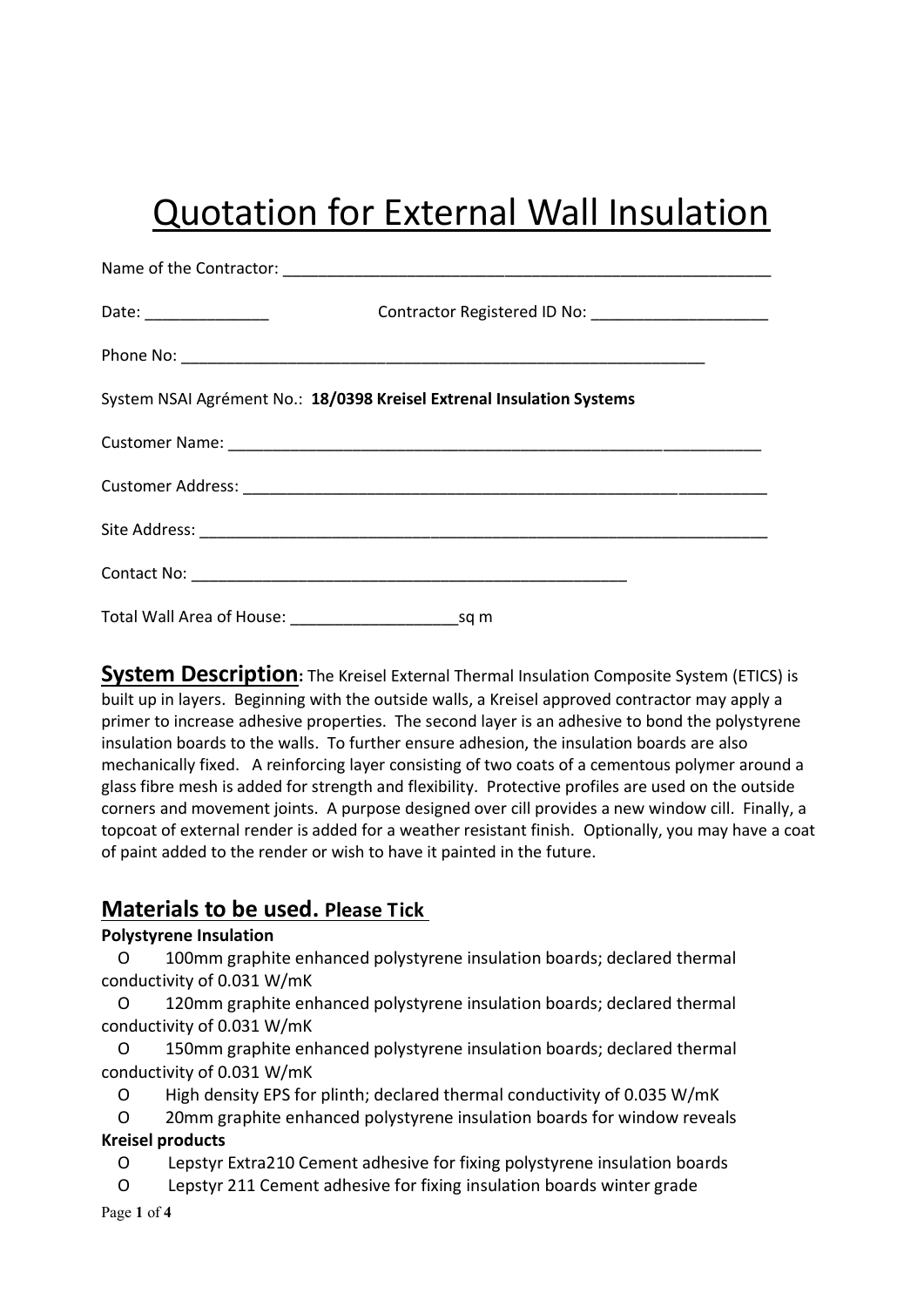- O Lepstyr 230 Cement adhesive for fixing and mineral wool insulation boards
- O Styrlep 221 Cement adhesive for reinforcing insulation boards winter grade
- O Styrlep 225 Universal adhesive for reinforcing wool and eps insulation boards
- O Styrlep 220 Cement adhesive for reinforcing insulation boards
- O Mesh: Reinforcing mesh between two layers of basecoat
- O A: Primer for substrate
- O A: Primer for substrate and reinforcement layer preparation
- O A: Primer for reinforcement layer preparation; silicone
- O A: Thin-layer acrylic render for external and internal plaster coatings
- O A: Thin-layer silicone render for external and internal plaster coatings
- O A: Thin-layer mosaic render for external and internal plaster coatings

#### **Window sill extension**

- O Zinc powder coated, metal over sill
- O Aluminium sill
- O Insulated Eco Over-sill

### **Trims/Beads**

- O Corner profile: PVC corner bead with mesh for protection from mechanical damage
- O Drip profile: PVC bead with mesh for horizontal surfaces to facilitate water run off
- O Window profile: PVC bead with polyurethane tape to eliminate render cracking
- O Expansion profile: PVC bead to provide for thermal expansion where necessary
- O Starter track: Aluminium base rail to ensure even level of first layer of polystyrene
- O Flashing: Aluminium flashing for extension where roof overhang is inadequate

### **Mechanical Fixings**

- O Wkret-Met: Steel pin fixings for polystyrene insulation boards
- O Steel Fire pins

#### **Fire Barrier**

O Lamella mineral wool fire barrier

The list above is a guide for assistance; specific project detail/requirements may require that other products/materials are necessary. It is advised to use a tick box beside to allow installer to highlight what is being quoted.

# **Services**

| Page 2 of 4 |
|-------------|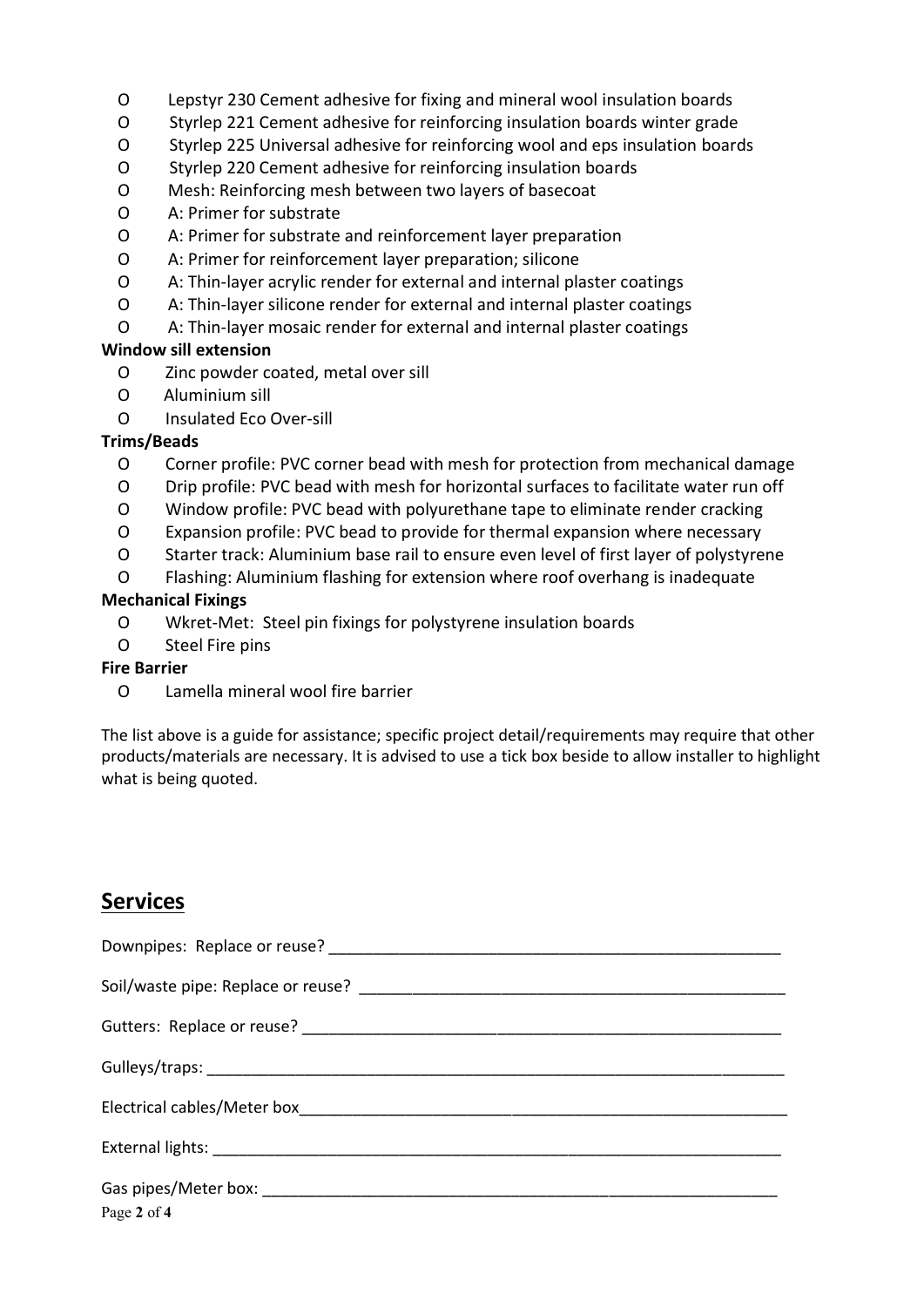| Insulation continues to ground level or as otherwise described: _________________ |
|-----------------------------------------------------------------------------------|
|                                                                                   |

Attendances: The Installer will provide all attendances necessary for the insulation works including scaffolding, waste removal. Plumbing, gas and electrical work may need a relevant professional tradesman that will have an additional and separate cost.

**U - Value**: to achieve U - Value of 0.27W/m2K or better. Full detail of U - Value achieved will be issued following acceptance of quotation.

**Warranty**: The Warrantor (Certificate Holder – Modern Insulation Systems) assures that the Products are good quality, which means that the Products have properties as specified in the Catalogue, provided as an annex to each Certificate of Warranty, and that they also meet the requirements detailed in the Reference Document specified in the Catalogue. The Warrantor grants a 5 year warranty for the Products used in the building specified in the Certificate of Warranty (hereinafter referred to as the Period of Warranty). The Warrantor assures under this Warranty that within the Period of Warranty the products shall meet the requirements specified in p.1 of the Certificate of Warranty, Kreisel Code of Practice for full details. The Kreisel External Thermal Insulation Composite System when used in accordance to the European Technical Approval and Irish Agrément Board Certificate has a 30 year expected life time on the completed system.

The installer gives a 24 month warranty on workmanship, beginning from the date of signing the Certificate of Warranty.